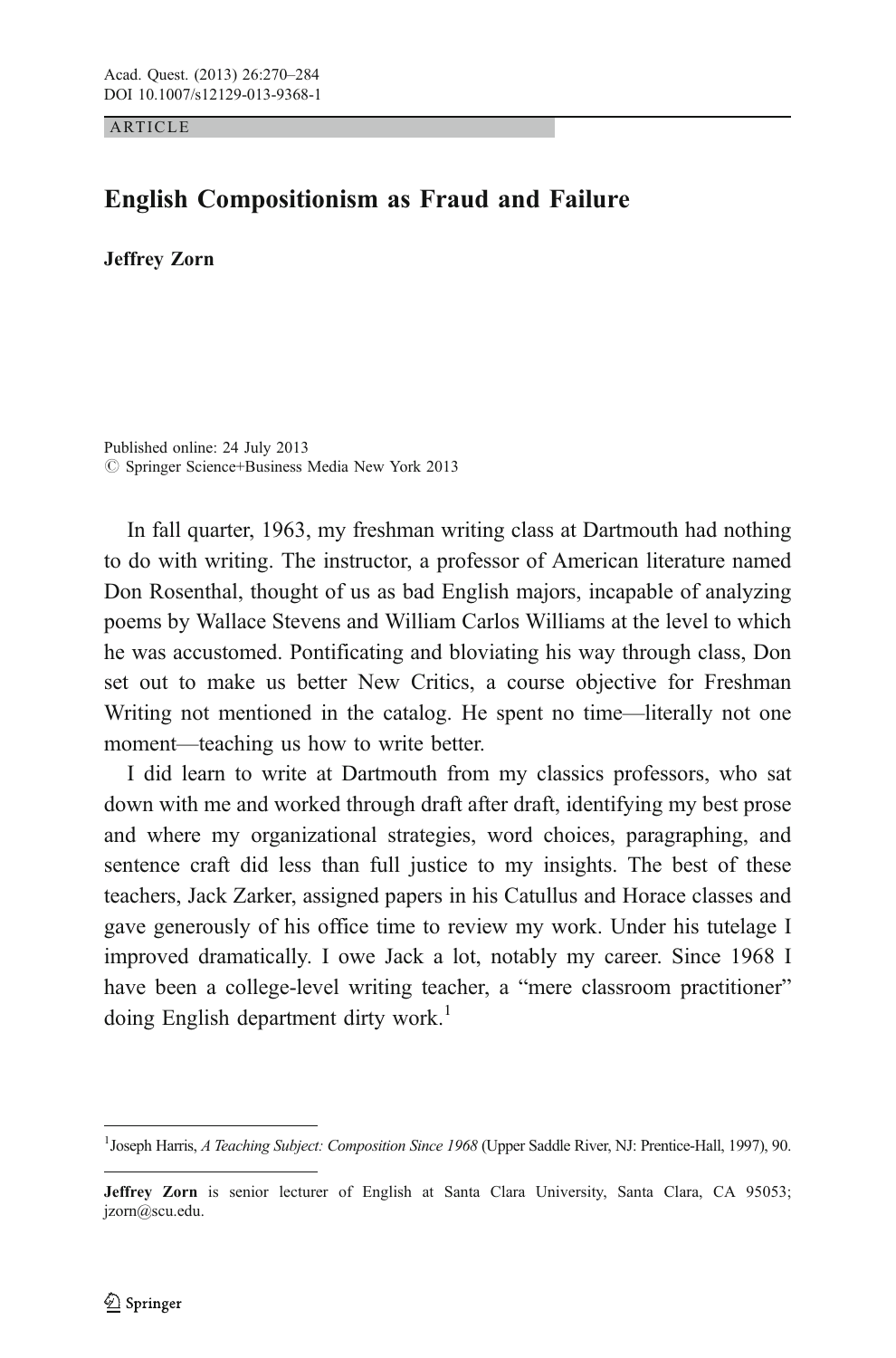Here is an obvious truth that would be rejected near universally within my adrift, embarrassing, infuriating, failing profession: Jack Zarker had nothing to learn about teaching expository writing at the college level.<sup>2</sup> If Jack had decided to teach English composition full-time, he could have succeeded at that job as fully as he did as a classicist, without further training. The resources Jack carried with him included excellent writing ability, excellent speaking ability, excellent training in the structure of language, wide-ranging intellectual interest, wit, an ear for diction, an eye for argument, endless patience with students, and palpable passion for his material and the process of putting it across. None of this—none of what it takes to do the job well—has been conveyed in any significant guild publication or conference presentation for decades. Instead, we have put our best energies into redefining straightforward work as an esoteric field of study—"compositionism"—with heavy ideological loading.

In the late 1940s, the initial volumes of College Communication and Composition featured practical, useful articles like "Help for the Problem Speller" and "Reading and Grading Themes." In stark, unflattering contrast, contemporary volumes feature pretentious nonsense like "Sustainability as a Design Principle for Composition: Situational Creativity as a Habit of Mind" and "Rhetorical Scarcity: Spatial and Economic Inflections on Genre Change." This professional devolution marks an elitist wrong turn, the selling of our demotic birthright as superior teachers for a mess of one-percenter "Theory" potage.

Compositionists today are laughingstocks on and off campus, notorious for babbling about "borderlands narratology" and "sustainable digitalized hyper-rhetoric" when students cannot write a coherent paragraph or even use an apostrophe correctly. I can think of no other field, academic or otherwise, in which the uninformed, "amateur" public has such a decisive advantage over guild-certified experts. A three-step program of professional reform follows: (1) dissociate composition teaching from literature teaching, (2)

<sup>&</sup>lt;sup>2</sup>The reference at "adrift" is to Richard Arum and Josipa Roksa's Academically Adrift: Limited Learning on College Campuses (University of Chicago Press, 2011). See the four reviews in the February 2012 College Communication and Composition (vol. 63, no. 3), collectively depicting the book as methodologically unreliable but substantively correct about U.S. higher education, [http://www.ncte.org/](http://www.ncte.org/library/NCTEFiles/Resources/Journals/CCC/0633-feb2012/CCC0633Reviews.pdf) [library/NCTEFiles/Resources/Journals/CCC/0633-feb2012/CCC0633Reviews.pdf.](http://www.ncte.org/library/NCTEFiles/Resources/Journals/CCC/0633-feb2012/CCC0633Reviews.pdf) The interesting part is how the professional positions of these reviewers led to very different takes on Academically Adrift's significance; apparently the closer you are to teaching composition to bad writers, the more value you see in Arum and Roksa's insights.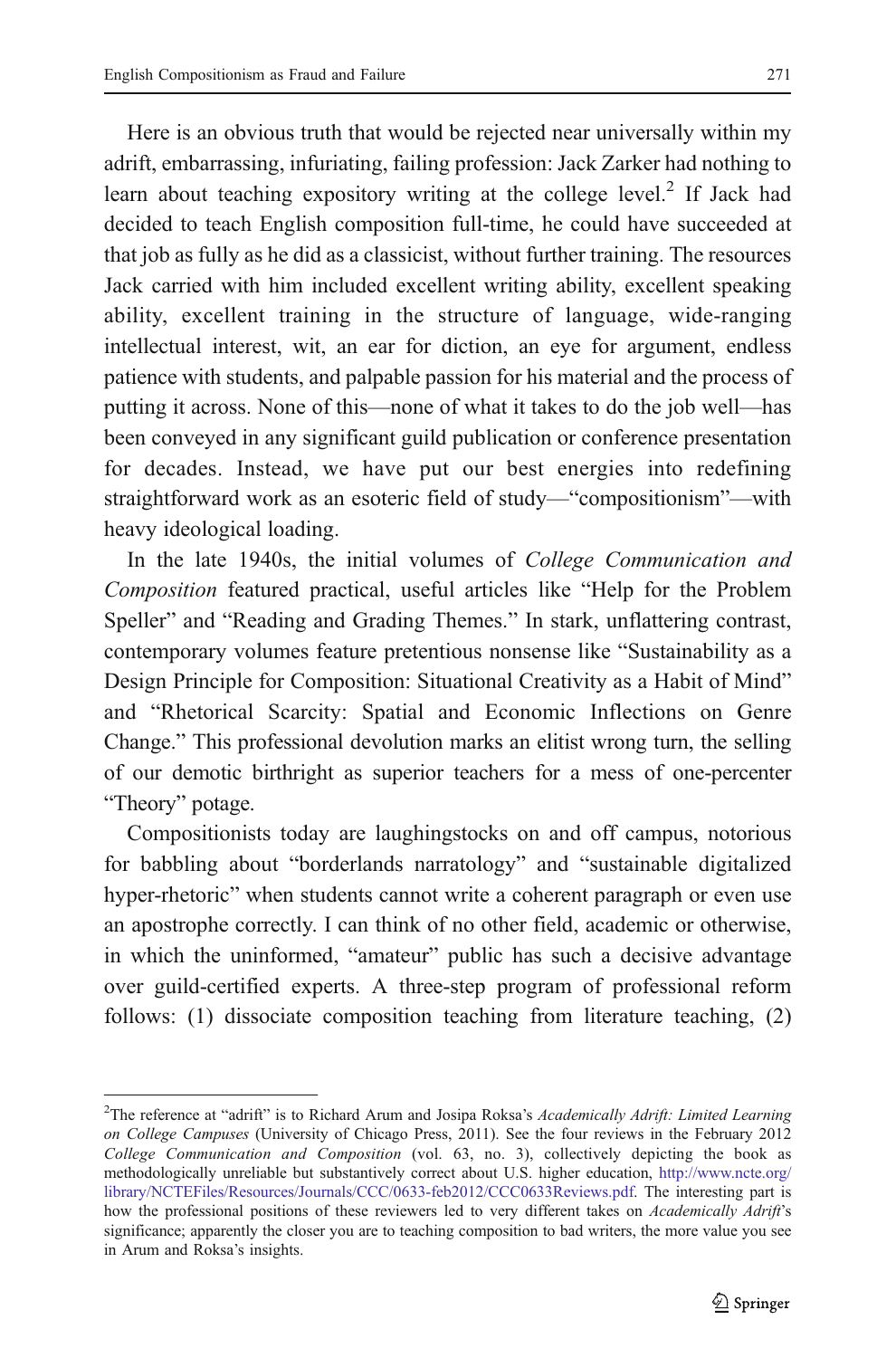dissociate composition teaching from composition studies and composition theory, and (3) put writing instruction in the hands of practitioners—of whatever academic training and political leaning—whose only job is to guide student-writers toward proficiency at the level traditionally associated with "higher" education.<sup>3</sup>

## Lauer's Flawed Overview

To hear insiders tell it, over the past four decades English composition teaching has been thoroughly and purposefully professionalized. Prior to the Great Awakening, the story goes, amateurs like Jack Zarker offered worse than useless writing instruction. Now, in sharpest contrast, guild-certified compositionists offer student-centered pedagogy drawing on the work of established scholars, researchers, and theorists in the field.

A paradigmatic overview appears in Janice M. Lauer's "Composition and Rhetoric" in the National Council of Teachers of English collection *English* Studies: An Introduction to the Discipline(s).<sup>4</sup> In this essay, Lauer depicts preprofessional composition as "only a teaching practice" without "a place in the academy as a full-fledged discipline" (109). Teachers offered "a stifling pedagogy" (112), slashing away at mechanical errors and less than elegant wordings but providing little help for novices struggling to come to voice on the printed page.

Then good things started to happen. According to Lauer, "In the 1960s and 1970s, scholars argued for new theories of invention…adaptations of tagmemic linguistics that yielded an inventional guide of nine perspectives for students to deploy" (114). "New classifications of discourse challenged the emphasis on teaching expository discourse" (115). "In 1974, an important document was published by the Conference on College Composition and

<sup>&</sup>lt;sup>3</sup>"Higher" education, that is, as distinguished from "tertiary" education, which suggests an institutional continuation of secondary education without further expectation as to the intellectual level of the work assigned and done. For shameful misunderstanding of "tertiary education," see Equity and Excellence in American Higher Education (University of Virginia Press, 2005), by William G. Bowen, Martin A. Kurzweil, and Eugene M. Tobin, for whom U.S. postsecondary education is successful just for the number of butts in the seats. Reading just a few paragraphs of typical undergraduate writing will temper anybody's enthusiasm for "tertiary" education, a.k.a. "College Lite."

<sup>&</sup>lt;sup>4</sup>Janice M. Lauer, "Rhetoric and Composition," in English Studies: An Introduction to the Disciplines, ed. Bruce McComiskey (Urbana, IL: National Council of Teachers of English, 2006), 106–52. Further references to this work will be cited parenthetically within the text.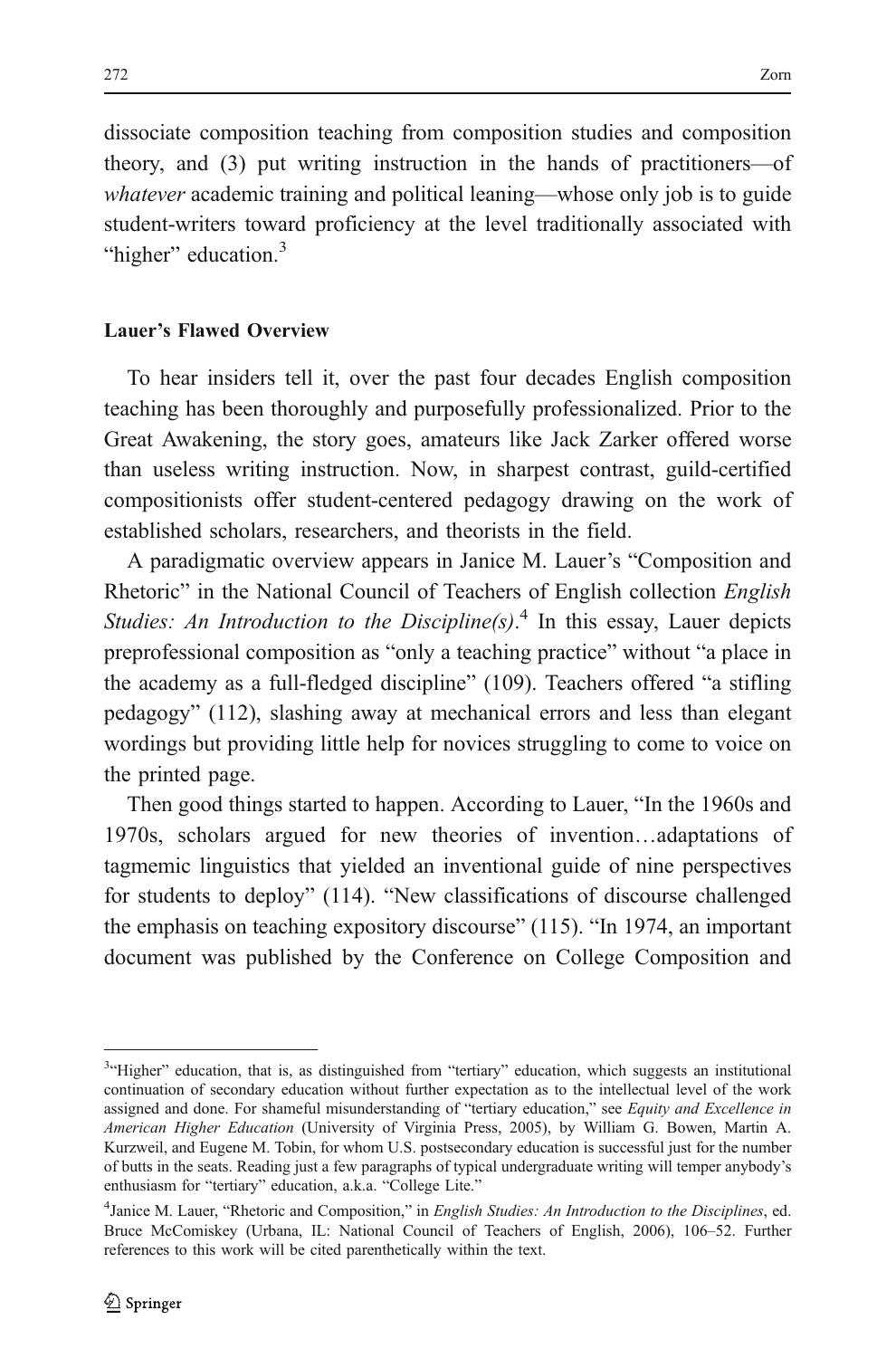Communication, supporting the legitimate use of social dialects in students' writing: 'Students' Right to Their Own Language'"  $(120)$ .<sup>5</sup> Then, "in the 1980s, a rhizomatic spread of theory, research, and new pedagogy occurred, called by some 'the social turn'" (121).

All kinds of exciting new approaches followed this "social turn." "[R]hetoric and composition theorists and teachers started using cultural studies to inform their work" (130). "[Patricia] Bizzell also called on the work of Paulo Freire to help students develop a critical consciousness" (130). "Victor Vivenza described postmodern invention in terms of Lyotard's notion of paralogy as 'discontinuous, catastrophic, nonrectifiable and paradoxical'" (131). Barbara Couture "described a phenomenological rhetoric of writing" (131), while still others "have fashioned feminist pedagogies" (126).

There is no polite way to put it: All of this is garbage.

Where is the proof? Why doesn't Lauer show a single benefit to a single student from exposure to these exciting developments? And the damning answer: Lauer would leap to display favorable evidence if there were any, but, as she and all other insiders know, there is none.<sup>6</sup> This realization should spark another: Lauer is not presenting the conceptual and methodological tautness of a "full-fledged discipline" but a loose congeries of fads, false starts, and quirky enthusiasms. Unlike a *real* discipline, Lauer's inventory shows nothing building on anything else. All too often, then, something as impressivesounding as Couture's "phenomenological rhetoric of writing" came and went without further notice: a gimmick with a gloss of "theory," thus publishable but useless.

Spurring no improvement in student writing, Lauer's "rhizomatic" breakthroughs did occasion much career advancement, the ambitious wielding the new-fangled as both cudgel and lever. From the late 1980s through the 1990s into the early 2000s, classroom practitioners experienced a seamless transition from being lorded over by professors of literature to being lorded over by Writing Program

<sup>&</sup>lt;sup>5</sup>For a devastating critique of "Students' Right to Their Own Language," see my "'Students' Right to Their Own Language': A Counter-Argument," in the Fall 2010 Academic Questions (vol. 23, no. 3).

<sup>&</sup>lt;sup>6</sup>Evidence here is easy to come by, empirical and anecdotal alike. For the former, see results of the National Assessment of Educational Progress, the Scholastic Aptitude Test, the Graduate Record Examination, and, in particular, the National Assessment of Adult Literacy. Together, test results show this pattern: a lackluster situation in the 1950s and early 1960s worsened through the later 1960s and 1970s into the mid-1980s and then leveled off low. We produce a handful of excellent writers, many good writers, many more poor writers, and too many non-writers. The anecdotal reports reinforce these data. Especially telling are those from veteran college professors, human resource specialists, military recruiters, etc., in positions to see cohort after cohort of graduates arriving at their next station in life. The next of these informants to say anything good about the newer, more recent writing they have seen will be the first.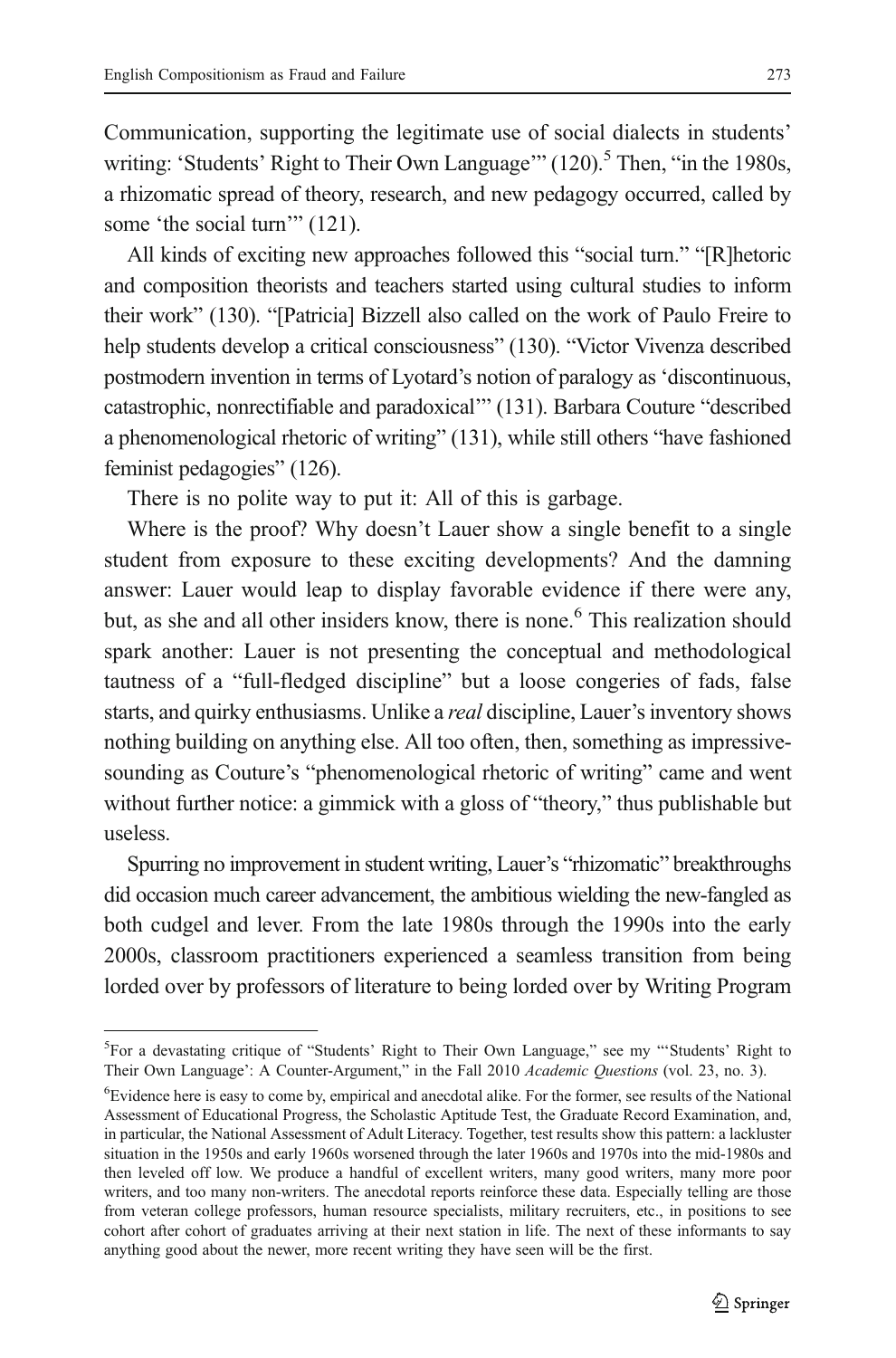Administrators and Professors of Composition Studies. This should be understood as a matter of "Meet the new boss/same as the old boss."

The new bosses cared no more about student writing—often less. Gary Tate, an influential author and professor in the field of composition for over forty years who passed away in 2012, told the best story about this. Reviewing the anthology Left Margins: Cultural Studies and Composition Pedagogy in 1995. Tate noted that none of the authors' "composition" pedagogy" involved actually teaching composition, and then wrote:

Reading this book, I was reminded of a brief exchange I had a few years ago with a leading proponent of cultural studies. After listening to him read a paper describing a freshman composition class he had taught the previous year, a paper that made no mention of the writing of his students, I asked him how they wrote in the course. "Like freshmen always write," he sneered, as he walked away, obviously bored by the thought of student writing.<sup>7</sup>

As James Sledd, a radical compositionist of another stripe, accurately noted, "We have a simple, utilitarian function, but an important one, and it's that function which these professors have rejected scornfully."<sup>8</sup>

Note then how much of the composition theory praised by Lauer has aimed not to improve student writing along established standards but to delegitimize those standards. This is exactly the thrust of many "feminist pedagogies" to which Lauer gives blanket approbation. Applying Hélène Cixous to the composition class, for example, Clara Juncker writes in College English:

"Woman" must explore her jouissance, her sexual pleasure, so as to bring down phallologocentric discourse and, ultimately, change the world….We must allow women writers, in other words, to speak in foreign tongues.<sup>9</sup>

Dale Bauer is even more vehement in *College English* about subordinating educational to political ends: "The feminist agenda offers a goal toward our

<sup>&</sup>lt;sup>7</sup>Gary Tate, "Empty Pedagogical Space and Silent Students," in Left Margins: Cultural Studies and Composition Pedagogy, ed. Karen Fitts and Alan W. France (Albany: State University of New York Press, 1995), 270.

<sup>&</sup>lt;sup>8</sup>Cited in Alison Schneider, "Bad Blood in the English Department: The Rift between Composition and Literature," Chronicle of Higher Education, February 13, 1998, A-14.

<sup>&</sup>lt;sup>9</sup>Clara Juncker, "Writing (with) Cixous," College English 50, no. 4 (April 1988): 431.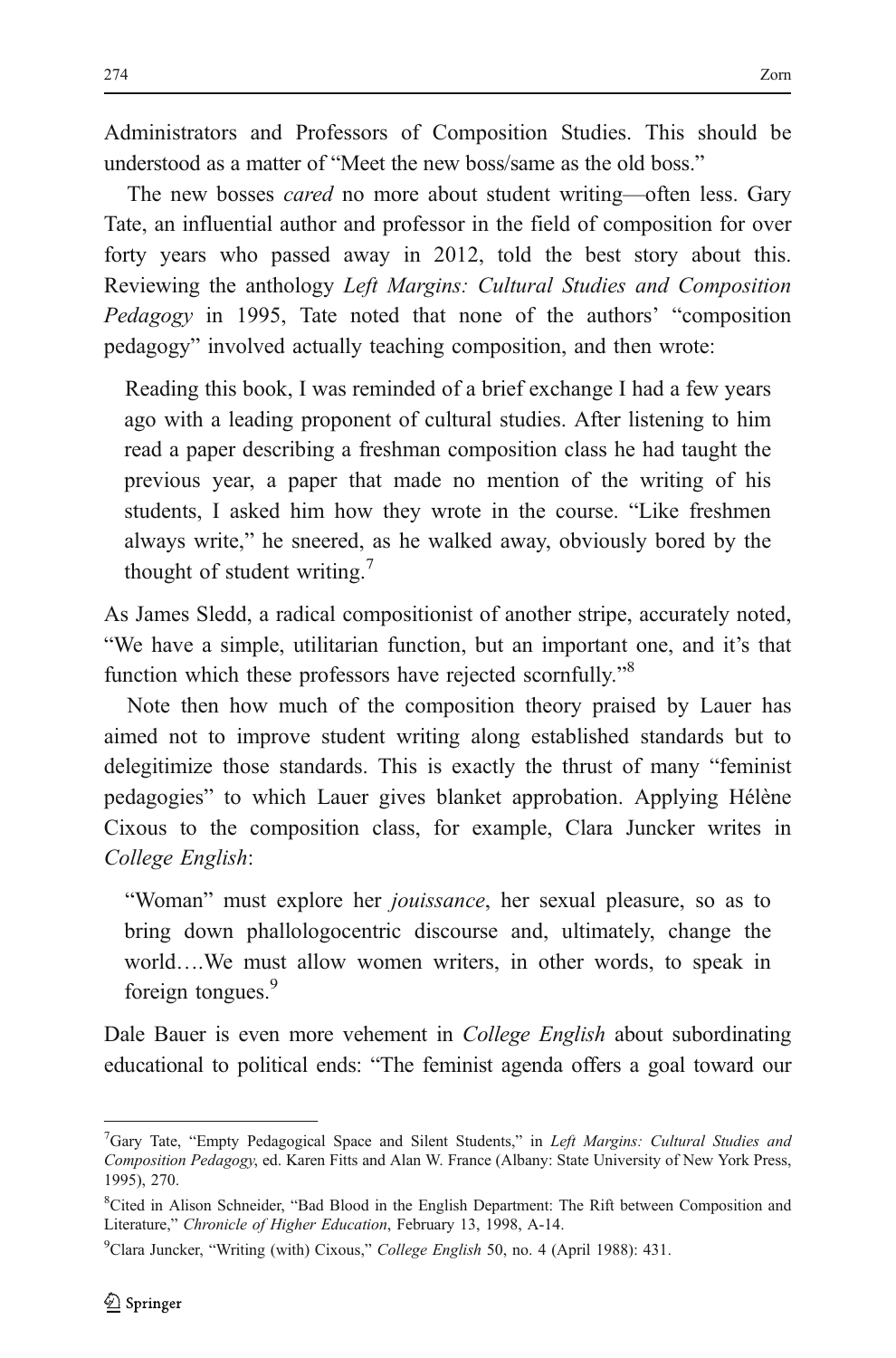students' conversions to emancipatory critical action."<sup>10</sup> Sorry, no: In any legitimate composition class, conversion is from worse to better writer, jouissance—the pleasure of the word well chosen, the sentence well crafted, the point well made. $^{11}$ 

### A Far-Lost Profession

By 1980 at the latest, compositionism's least teacherly elements had won the day. Even as weaker student-writers were entering college needing as much no-nonsense instruction as we could give them, the profession was losing itself in blathering on the shameful level of Lauer's "Lyotardian discontinuous, catastrophic, nonrectifiable and paradoxical paralogy." At local, state-level, and national conferences, I attended session after session wherein presenters detailed their program's application of a political or philosophical theory and then rolled their eyes in dismay, flabbergasted, whenever someone asked if students actually wrote better as a result.

Around this time, the phrase "current-traditional" was introduced to distinguish old-line, word-by-word writing instruction from the theory-based approaches. Richard Nordquist accurately captures "current-traditional rhetoric" as "a disapproving term for the textbook-based methods of composition instruction popular during the first two-thirds of the 20th century."<sup>12</sup> Such disapproval shaped the brand-new role of writing program administrator (WPA) in the 1980s and 1990s. Wishing to appear committed

<sup>&</sup>lt;sup>10</sup>Dale Bauer, "The Other F-Word: Feminist in the Classroom," College English 52, no. 4 (April 1990): 389. I mention College English as the source of these quotes to indicate the growing interaction in this period between the literature and composition-rhetoric sectors of English department work. The dynamic was this: Literature welcomed composition upon seeing compositionism mirror its own "Theory" preoccupations and leadership structure. What transpired at eye level was the further descent of writing curriculum and classroom pedagogy into blathering chaos.

<sup>&</sup>lt;sup>11</sup>The heuristic value of feminist composition theory lies in its complete dissociation from classroom engagement and observation. The actual gender problem in English education is that boys and young men are so far behind girls and young women. One would never get to a need for feminist theorizing and invective from classroom engagement or observation, or from analysis of test results. This suggests forcefully the general situation: "Composition theory" is imposed on practice rather than flowing organically out of it. The strongest impetus for composition theorizing unquestionably has been the placement of composition instruction inside English departments dominated by professors of literary theory. To attain professional status at the level of the Derrida-Irigaray spewers, an ambitious compositionist had to spew some Derrida or Irigaray. This remains a powerful reason to dissociate composition and literature.

<sup>&</sup>lt;sup>12</sup>See Nordquist's definition of "current-traditional rhetoric" at "Grammar and Composition Rhetoric," About.com, <http://grammar.about.com/od/c/g/curtradrheterm.htm>.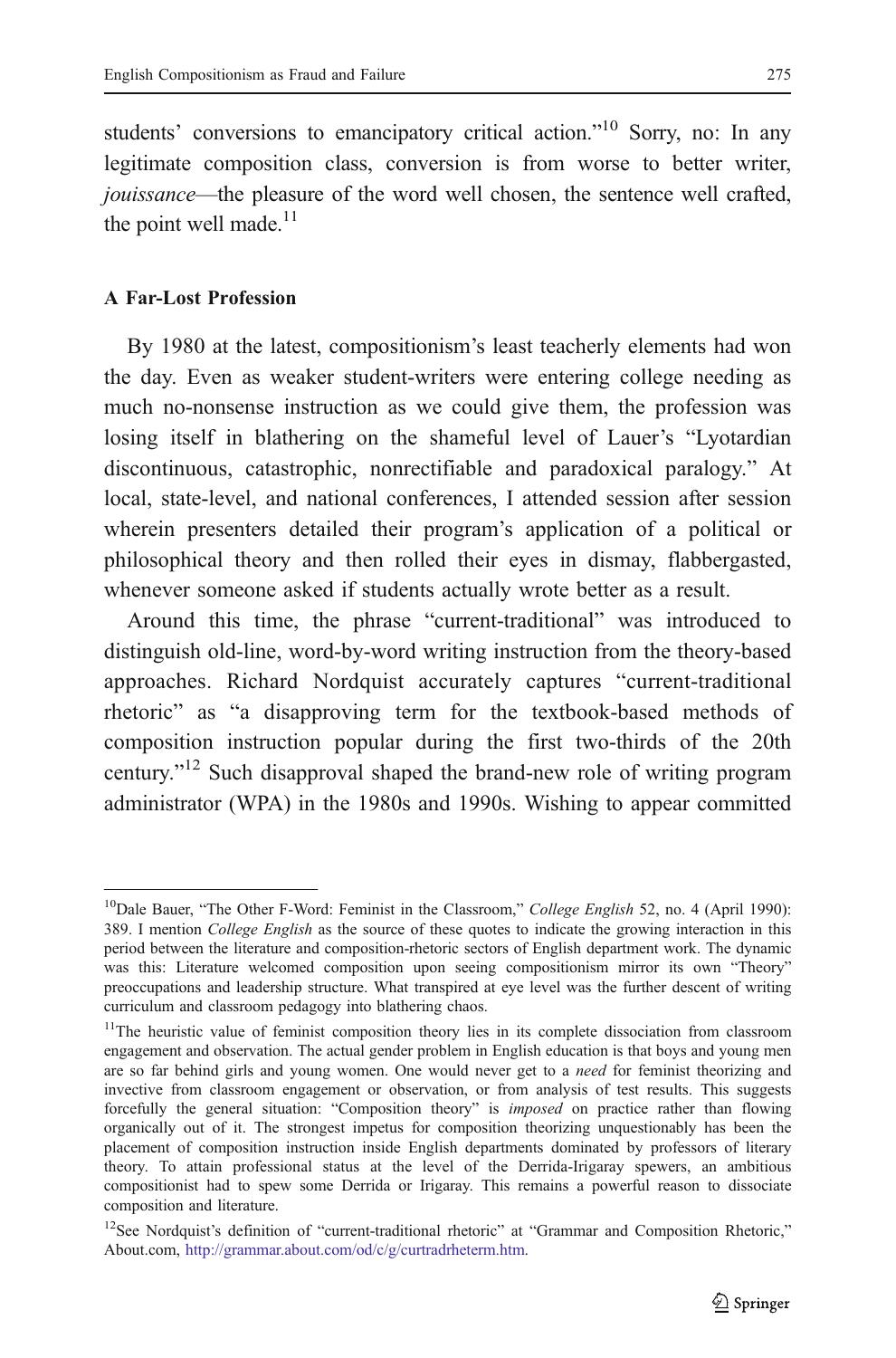to improved student writing, American universities hired WPAs to replace current-traditional instruction with progressive experimentation. The transformation was near-total. By the turn of the century, the most prominently published state-of-the-profession review would relegate current-traditional teaching to a single snide footnote, likening it to a nagging, persistent pestilence.<sup>13</sup>

As antagonist to the field's redefinition, compositionist publications introduced a stock character: the economics or history or engineering professor who "just doesn't get it." Our author runs into this colleague—always a male; let's call him Bob—at lunch or some convocation exercise, and Bob says something idiotic like, "The students taking courses in my department can't write for beans. What are you doing over there to help them get better?" Straining to be diplomatic, our WPA author spells it all out as patiently as possible, explaining that the writing staff is trained to situate students as genderized/racialized subjects of their own antinomian Foucauldian subaltern borderlands discursivity. Bob then confirms he's a moron by saying, "That's all well and good, I guess, but my students still can't write for beans." Our author in response can only look to the sky and sigh, "Why me, Goddess?"

Our response to Bob should have been this: "Look, it takes time, but we're on the job working nose-to-nose with kids who come to college with glaring deficiencies in wording, sentence construction, paragraph construction, and sustained argumentation." Instead, our leadership dismissed *that* job as not worth doing. Insisting that no oral or written discourse that communicates can be "deficient," they browbeat every Bob in sight with bogus, name-dropping expertise.

Nationwide, the WPA rewrote program goals in line with guild-certified epistemological and ideological positions. Epistemology, the theory of knowledge, became a professional preoccupation though its connection with classroom teaching was never made clear. Apparently, low-achieving students would write better as soon as they and/or their teachers understood the "social constructionist" principle that knowledge is inextricably linked to context.<sup>14</sup> Process would then take over, improving their writing with no

<sup>&</sup>lt;sup>13</sup>Richard Fulkerson, "Composition at the Turn of the Twenty-First Century," College Composition and Communication 56, no. 4 (June 2005): 654–87.

<sup>&</sup>lt;sup>14</sup>For an especially useful critique of social constructionism, see Mark Bauerlein, "Social Constructionism: Philosophy for the Academic Workplace," Partisan Review (Spring 2001): 228-41.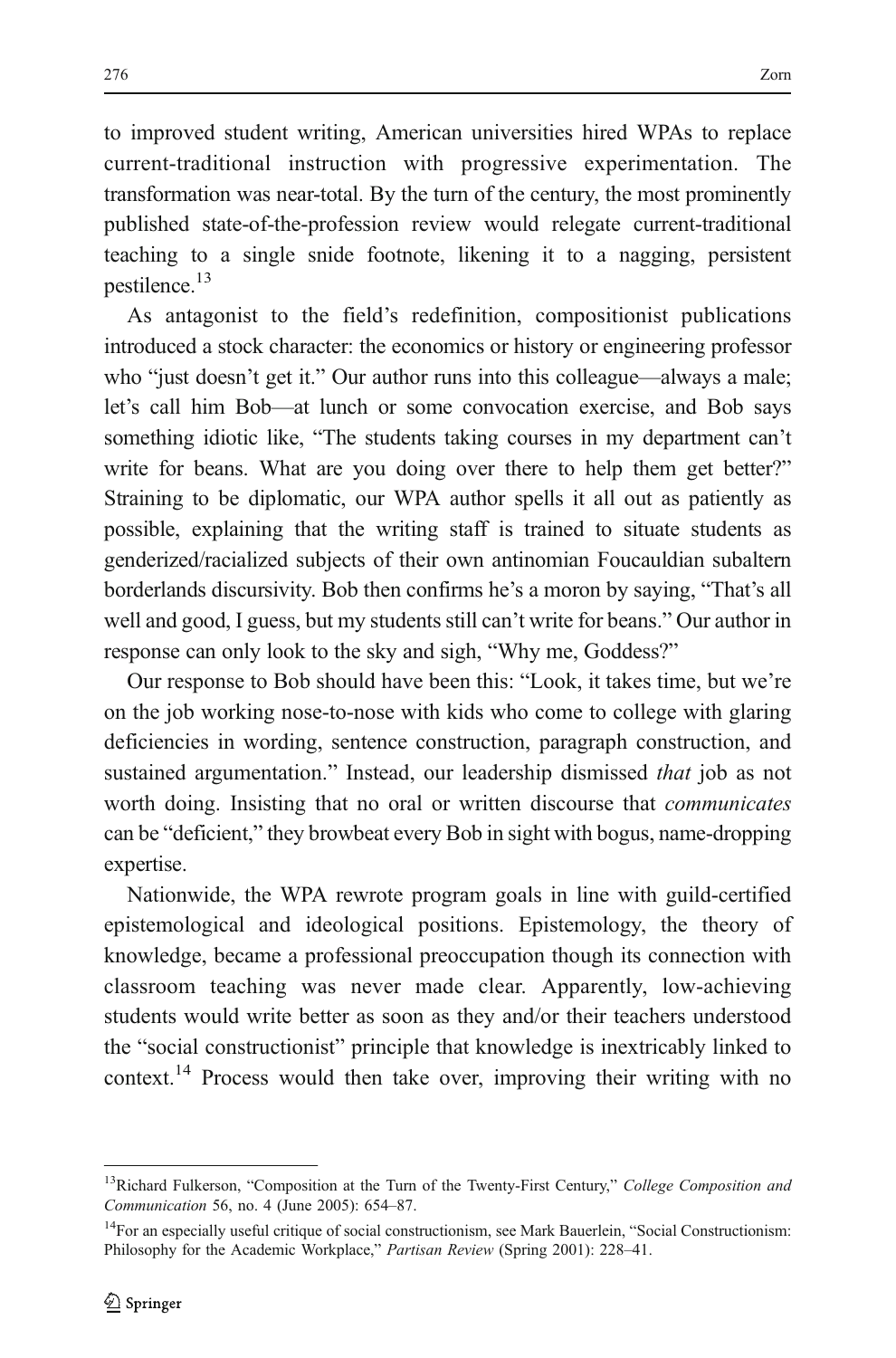training, coaching, or red-penning needed.<sup>15</sup> Then, writing skills having been spoken to (!), the oppositional political agenda of the courses could be laid on full-force, raising students' critical consciousness of the pervasive social, economic, and cultural oppression in the United States of America.

Everyone seems aware of the wrong turn the profession took except for guild insiders, making their habitual self-congratulation always seem absurd.

In her introduction to Composition Theory for the Postmodern Classroom (1993), Jacqueline Jones Royster expresses great enthusiasm for her guild's recent record of accomplishment.<sup>16</sup> Alert readers, though, will hear ugly overtones in Royster's every note of praise. Where Royster exclaims, "In essence, we have reached out abstractly and concretely across boundaries of knowledge and experience to enhance our understanding of the written word as a human phenomenon" (xi), the wide-awake will picture bumbling excursions into random realms of airy speculation. Where Royster wants "to acknowledge multiple ways of envisioning the world and representing reality" (xi–xii), the wide-awake will picture the staunch refusal ever to say, "This is better than that"—except where "that" asserts something positive about individual achievement, objective truth, nonrenewable energy sources, the cheeseburger, male heterosexual desire, or the United States of America.

At a key juncture, Royster gets in the word that best captures what compositionism has been about for decades, the one thing at which the guild truly excels: "These essays act as springboards for reflecting on the ways in which we interrogate and problematize in this discourse community" (xii). The

<sup>&</sup>lt;sup>15</sup>Sondra Perl's "The Composing Process of Unskilled College Writers" (December 1979) might be the single most influential article ever published in Research in the Teaching of English, and so nowhere else can the detriments of reifying Process be pointed out to greater effect. One reads the prose of Perl's subject Tony and cannot begin to see its bad parts (which are very bad) as either caused by flaws in his writing process or amenable to remediation by way of process instruction.

Perl cannot see (or, for political reasons, chooses not to admit) that Tony used much the same composing process as every student at CCNY and elsewhere who would write a much better paper on the same topic. No question, the better writer will pre-write and plan somewhat differently from Tony, making more or fewer stops along the way to completing a draft. Perhaps the better writer composes in the dorm room at night while Tony writes in the library mid-afternoon. Perhaps one or the other writes the paper in longhand before keyboarding it. Perhaps one or the other reads or gets a friend to read the piece aloud at every stopping-point. We can study these and countless other process variables, and in the end almost all the differences in the quality of the essays will remain unaccounted for.

Thomas Jefferson, Winston Churchill, and Ernest Hemingway all wrote standing up: Does anyone imagine for a moment that Tony would even inch toward becoming a writer in their league if he stood instead of sat as he drafted his threadbare, simplistic thoughts?

<sup>&</sup>lt;sup>16</sup>Jacqueline Jones Royster, forward to Composition Theory for the Postmodern Classroom, ed. Gary A. Olson and Sidney I. Dobrin (Albany: State University of New York Press, 1994), xi–xiii. Further references to this work will be cited parenthetically within the text.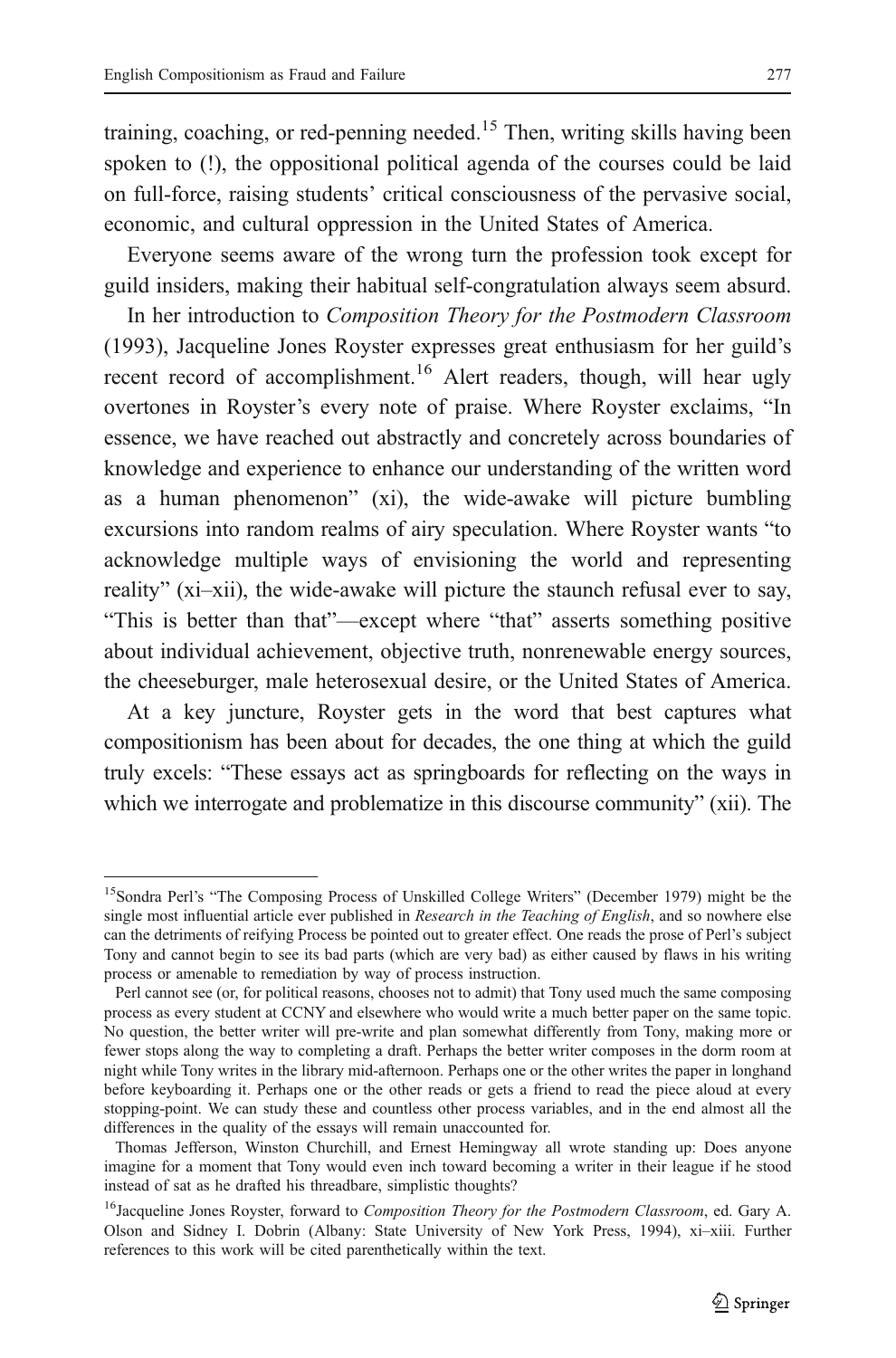key word is "problematize." Composition theorists are world-class problematizers, adept at taking sound, honorable professional practices, poking into them, seeking out problems, and inevitably finding many. Their favorite problem to uncover is complicity with political evil, which is ubiquitous. In this spirit they have problematized logic, organization, clarity, third-person exposition, Aristotelian rhetoric, Standard English, literacy itself, education itself, and writing instruction that aspires only to improved writing.

With friends like these, what enemies do student-writers and higher literacy really need?

### Bizzell's Conversion

Whereas Janice Lauer saw fit to praise Patricia Bizzell's move to Freirean pedagogy as exemplary of compositionism's excitement,<sup>17</sup> others will more aptly understand it as exemplary of the field's descent into ham-handed classroom politicking.

In her introduction to Academic Discourse and Critical Consciousness (1992), Bizzell describes Freire as her pivot-point away from English teaching to classroom political conversion.<sup>18</sup> Identifying herself and her professional allies as recent veterans of the civil rights, anti-war, and women's liberation struggles, Bizzell analyzes their common devotion to Freire as a way to carry The Movement into the classroom. Without meaning to, Bizzell here indicts an entire era's leadership of English composition teaching, a leadership group that never *outgrew* 1960s-romantic oppositionality.

Considering "[w]hether academic discourse can be taught in a liberating way," Bizzell answers that it cannot if college writing programs limit themselves to "equip[ping] students for performing the writing tasks their college education demands, and the writing tasks they will encounter after leaving college." Understanding academic literacy as too closely tied to hegemonic patterns of thinking, Bizzell claims that "[b]asic writers are very much like Freire's peasants" for the oppressive conditions in which they have been placed (129, 133). To inspire Freire's brand of "critical consciousness" in American students,

<sup>&</sup>lt;sup>17</sup>Lauer, "Rhetoric and Composition," 130.

<sup>&</sup>lt;sup>18</sup>Bizzell's Academic Discourse and Critical Consciousness (University of Pittsburgh Press, 1992) collects previously published articles and offers a new, very revealing introduction. Further references to this material will be cited parenthetically within the text.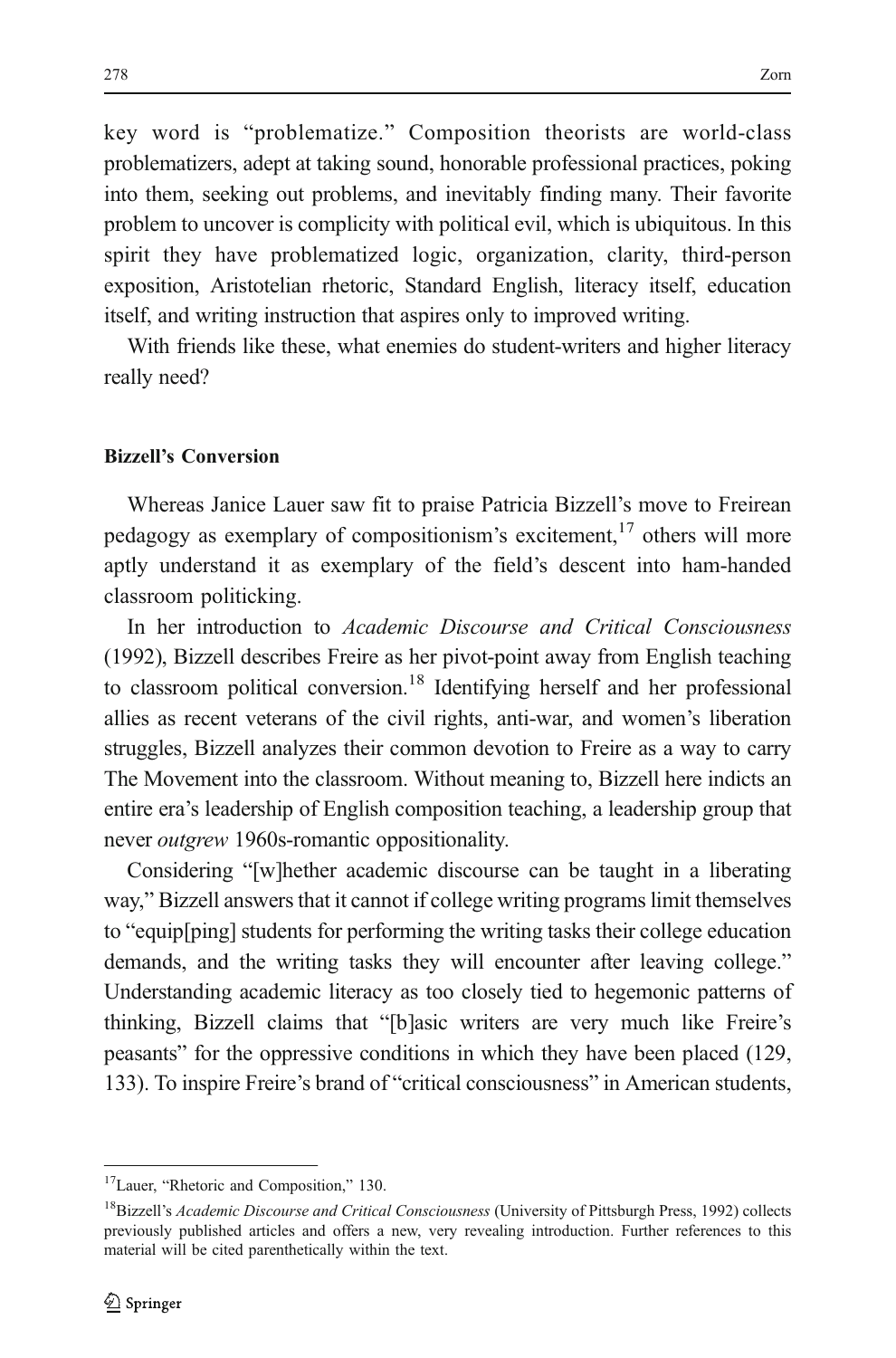then, is to liberate them to strike blows against socioeconomic inequality, political impotence, and cultural suppression.

All this, of course, is a huge stretch: Our students—"basic" and advanced writers alike—are nothing like illiterate Third World adult peasants.<sup>19</sup> Far from silenced and passive, they are loaded with opinions and rarely shy about asserting them. As collegians, they must learn to think through, express, and defend their opinions far better than they presently do, precisely the role of traditional writing instruction. Improved literacy can "liberate" them to take their political, vocational, and intellectual aspirations in any direction that they—not their Freirean professors—please.

Bizzell's interests next turn to "Foundationalism and Anti-Foundationalism in Composition Studies," and she writes: "The problem facing me then becomes how to argue in an anti-foundationalist universe of discourse for left-oriented or egalitarian social values" (26–27). By this point it troubles Bizzell not at all to argue for "left-oriented or egalitarian social values" in class. She worries instead that other leftist theorists will think she is still "advocating the inculcation of academic discourse" (27), i.e., doing the job that writing instructors are paid to do. Pushing students to join her in a quest for "social justice, defined in some left-liberal way," Bizzell has "to figure out how we all can use rhetorical power to effect democratic political change" (29–30). But how "democratic" can any class be that is led by a rhetorician so aggressively using her training and position to reorder students' political sensibilities?

Bizzell has a problem with James Berlin's putting "contestatory and socialist" ideas at the center of his writing courses at Purdue University. The problem is that Berlin did not go *far enough* in his propagandizing. According to Bizzell, he held back too much, troubled by academic niceties:

Berlin and his colleagues might openly exert their authority as teachers to try to persuade students to agree with their values instead of pretending that they are merely investigating the nature of sexism and capitalism and leaving students to draw their own conclusions. (p. 272)

But what "authority as teachers" can Bizzell possibly be thinking about here?

<sup>&</sup>lt;sup>19</sup>Bizzell admitted this in 2009. Catch, though, the tone of her concession: "I tended to elide important differences here and once, Heaven forgive me, actually wrote these words, 'Basic writers are very much like Freire's peasants.' Well, no they weren't, but Freire's ideas did suggest…" No. Once we appreciate that Freire spoke about entirely different people in entirely different situations, his ideas will resonate only with New-New Left educator-propagandists *desperate* for theoretical backing. "Opinion: Composition Studies Saves the World!" College English 72, no. 2 (November 2009): 177.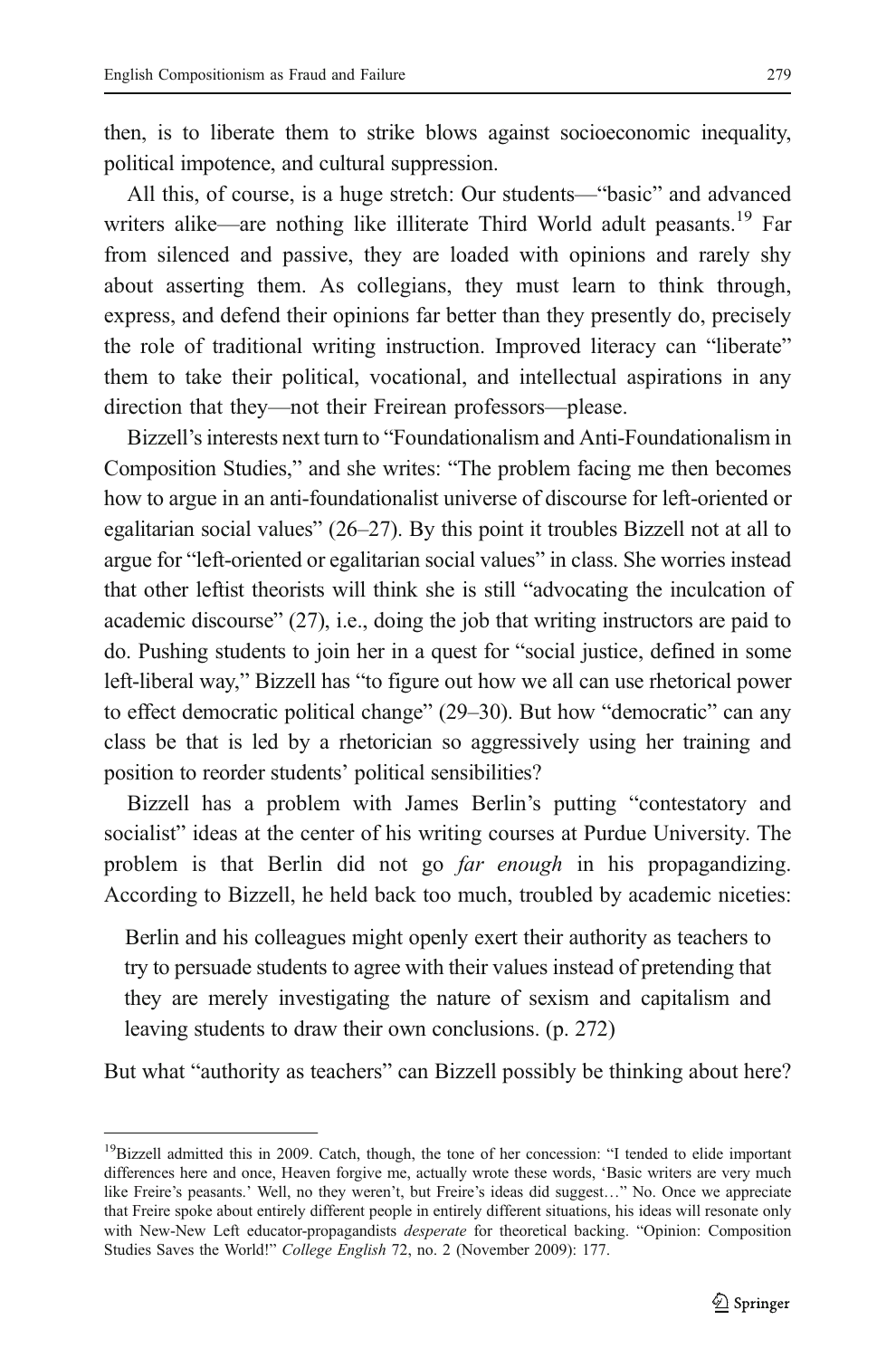The only source of authority in a composition class is expertise in the teaching of composition, i.e., the very work whose legitimacy Bizzell had led the guild in attacking and eroding. Drawing on the remnants of this authority now to win students over to their professors' politics goes past opportunism to a particularly foul hypocrisy.

Sadly, Lauer was correct to place Bizzell's conversion to Freirean theory at the center of the profession's evolution. Hers is "the kind of critical pedagogy that most of us espouse."<sup>20</sup> The main business of "most of us," then, is not to teach students to write better prose, but to prepare them to take action against America's political evils, which we can conveniently list for them.

#### Professional Realignment

Recall the words of Pablo Picasso: "When art critics get together, they talk about aesthetics; when artists get together, they talk about turpentine." With us for decades it has been, "When 'mere' writing instructors get together, they talk about words, sentences, and paragraphs; when tenured compositionists get together, they talk about ideology, travel budgets, and course releases." We went adrift when we lost concentration on playing our game and started to way-overvalue talking about it, ideally in departments of writing studies or composition studies. By now, serious consideration is given to proposals to replace mandatory first-year composition with introduction to writing studies classes promising "to help students understand some activities related to written scholarly activity by demonstrating the conversational and subjective nature of scholarly texts."<sup>21</sup>

This skewed priority has drawn out the worst possibilities in the two central tenets of the field's professionalization.

The trend is toward "divorce," which would be welcome if compositionism weren't so out of it.

<sup>&</sup>lt;sup>20</sup>Anne Curzan, "Says Who? Teaching and Questioning the Rules of Grammar," *PMLA* 124, no. 3 (2009): 871.

 $21$ Douglas Downs and Elizabeth Wardle, "Teaching about Writing, Righting Misconceptions: (Re)Envisioning 'First-Year Composition' as 'Introduction to Writing Studies,'" College Composition and Communication 20, no. 4 (June 2007): 559. Beyond the scope of this article is the "divorce" between composition and literature, with compositionists taking their wares to separate departments of writing studies or composition studies. Melissa Iannetta wrote in 2010: "The overwhelming majority of writing faculty still find their homes in departments of English….While some 51 independent writing programs were identified in CCC in 2001, Kathleen Yancey reports a total of some 739 departments of English, and David Laurence suggests the number may be even higher." "Disciplinarity, Divorce, and the Displacement of Labor Issues: Rereading Histories of Composition and Literature," College Composition and Communication 62, no. 1 (September 2010): 55.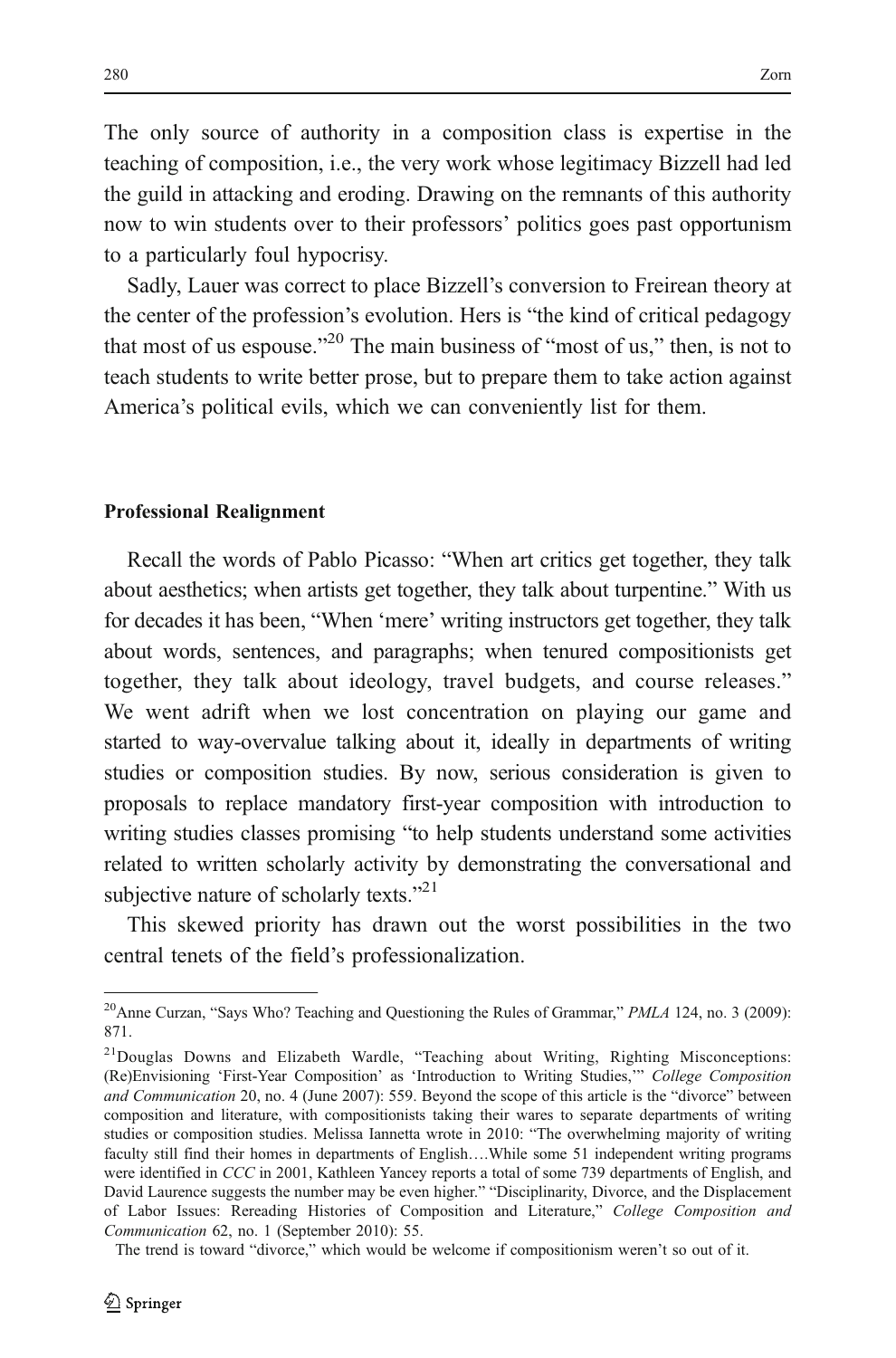First, we decided, we would no longer be a "service" operation. The biology department and the business school were not "service" units, so why should we be? Well, as Bob Dylan warbled, "You've got to serve somebody." Offered the blessing of humble pedagogical service, we opted instead for serving an illegitimate elite's obscurantism, ideological agitation, and obsessive careerism.

Second, we would no longer be "gatekeepers." Seeing low test scores and bad grades work consistently against certain students—non-Anglophone immigrants, the poor, and ethnic minorities—we would collectively stand against bigotry in the assessment of student discourse. Before long, though, we came to stand against all professional judgments, however realistic and accurate, that did not *rave over* texts produced by members of these now-preferred groups.<sup>22</sup> Our problem now lay not with failure but with success: Superior writers of formal expository prose—"superior" along traditional standards of eloquence, cogency, correctness, and rhetorical effectiveness—cravenly surrender to ruling-class hegemony, while weak writers display personal authenticity, cultural integrity, and noble political resistance, their "mistakes" and "shortcomings" actually marking a new, inclusive excellence.<sup>23</sup> All this romanticism sounds far better in "Theory," of course, than it plays out in the lives of those left to suffer the consequences of inability.

Unwarping writing instruction now will require moving it out from under departments of literature and departments or subdepartments of composition studies. Evidence of the need for this transformation is everywhere. In discussing

 $^{22}$ For the clearest example of bizarre, over-the-top raving, see Tom Fox, Defending Access: A Critique of Standards in Higher Education (Portsmouth, NH: Boynton/Cook Heinemann, 1999), esp. 61–70. Fox argues here for universities' welcoming of oppositional-culture students; oppositionality is now to be treated as a healthy response to the pervasive racism and oppression in the United States of America. To illustrate the benefits of bringing heretofore excluded students to campus, Fox prints an entire paper by a student named Leon. The paper, autobiographical, describes Leon's keeping connection to his ghetto gang in Compton, California, while going to school in a predominantly white high school in nearby Hawthorne. The paper makes literally no *points* about the two communities or Leon's experiences in them and is riddled with egregious spelling and grammar mistakes. Nonetheless, Fox is prepared to judge it "academic literacy at its best: a focused exploration of a complex topic" (68).

<sup>&</sup>lt;sup>23</sup>See, for instance, Caroline Pari, "Resisting Assimilation," in Critical Literacy in Action, ed. Ira Shor and Caroline Pari (Portsmouth, NH: Boynton/Cook Heinemann, 1999), 103–25.Working with community college students in New York City, mostly recent immigrant and native-born students of color, Pari sets out to help them avoid "cultural erasure," i.e., giving up their racial and/or class identity as they go through college. In class, Pari refuses to let her students say they are "just Americans" and get on with improving their English skills. She instead follows "a recent tradition in composition studies that… encourages [students] to develop their own language when faced with the struggle with academic discourse" (123–24). She is thrilled when her students "showed an increased resistance to assimilation" and in particular when her student Maria "wrote parts of her cultural identity essay in Spanish and then translated for me." Pari is pleased as punch with Maria telling her, "[W]hen I'm with my friends, I try to even eliminate English totally" (117).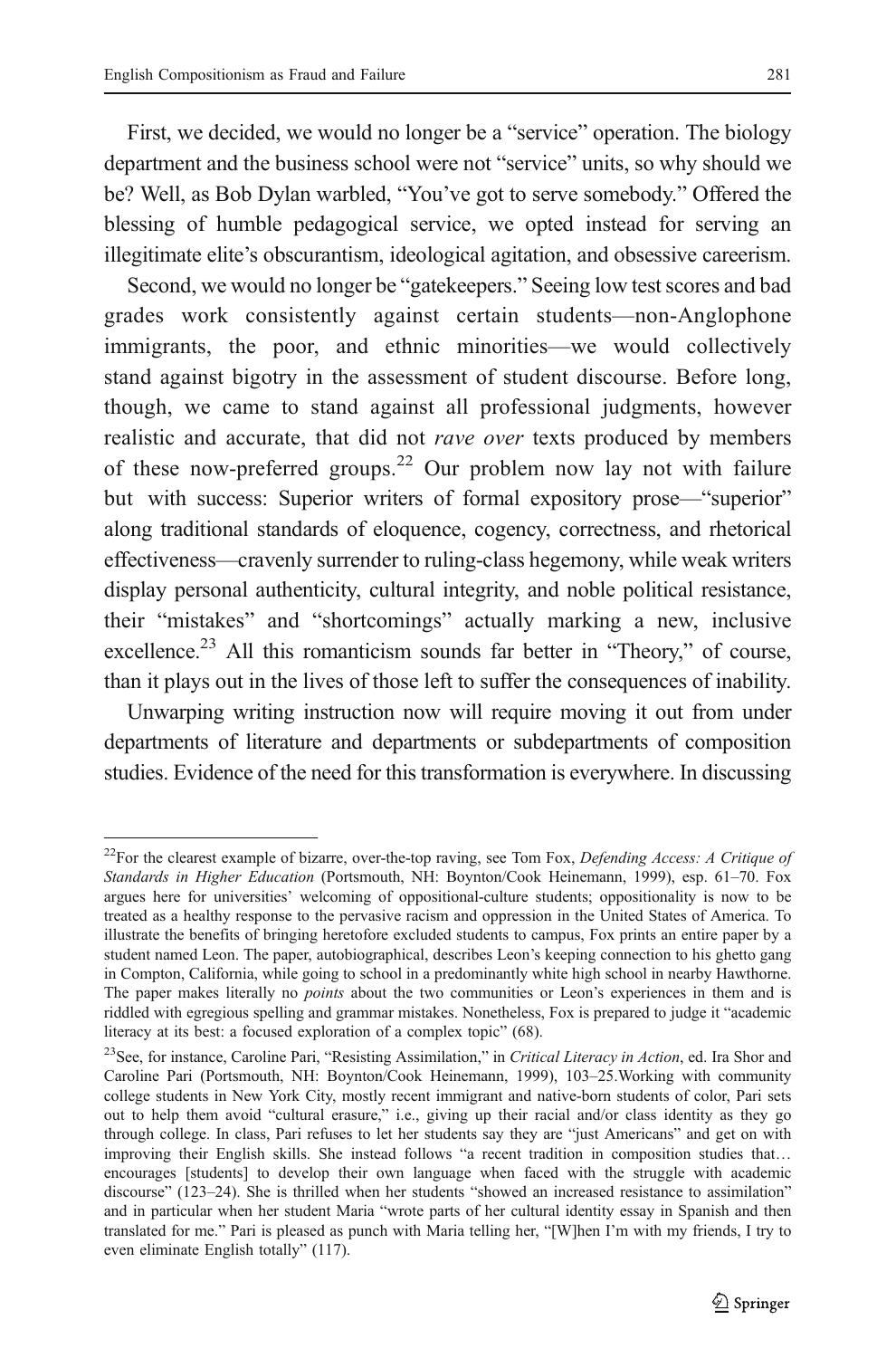William B. Chace's "The Decline of the English Department" (2009), I select a typical example of the wrong-headedness necessitating change toward institutional autonomy for practitioners.

Chace, author of 100 Semesters: My Adventures as Student, Professor, and University President, and What I Learned Along the Way (2006), first shows English departments in U.S. higher education as in sharp decline. Between 1971 and 2003, the percentage of undergraduate students majoring in English was nearly halved, falling from 7.6 percent to 3.9 percent. Chace then explains this loss as primarily a matter of the "dismembering" of the literature curriculum, the movement away from close, meaningful, pleasurable study of texts toward "the theories they can be made to support."<sup>24</sup> Students voted with their feet, unmoved by their professors' "Theory" enthusiasms: "Fads come and go; theories appear with immense fanfare only soon to be jettisoned as bankrupt and déclassé. The caravan, always moving on, travels light because of what it leaves behind" (40).

To these depleted, ungrounded departments, the responsibility for composition teaching comes as a "sturdy lifeline" (37) and "sizable asset" (42). Composition and rhetoric classes can bestow on students "a proficiency everywhere respected but too often lacking among college graduates" (42). English departments, accordingly, "should place their courses in composition and rhetoric at the forefront of their activities. They should announce that the teaching of composition is a skill that their instructors have mastered and that students majoring in English will be certified, upon graduation, as possessing rigorously tested competence in prose expression" (42). An immediate problem here is that any such announcement is bound to be a lie as long as instructors of composition are drawn from the ranks of graduate students, contingent part-time faculty, ideological zealots, woolly-minded theorists, and bloviating literature professors needing to fill their schedules somehow.

Though sympathetic with the undignified professional status of composition instructors, Chace never notes that placement inside literature departments guarantees them second-class citizenship. Nor does he question the expectation that writing instruction for non-English majors—over 96 percent of the undergraduate population—will continue to be housed inside the literature department. Conveniently, this "sizable asset" will subsidize Chace's own classes on Wallace Stevens and William Carlos Williams as well as the seminars on

<sup>&</sup>lt;sup>24</sup>William M. Chace, "The Decline of the English Department," American Scholar (Autumn 2009): 42. Further references to this work will be cited parenthetically within the text.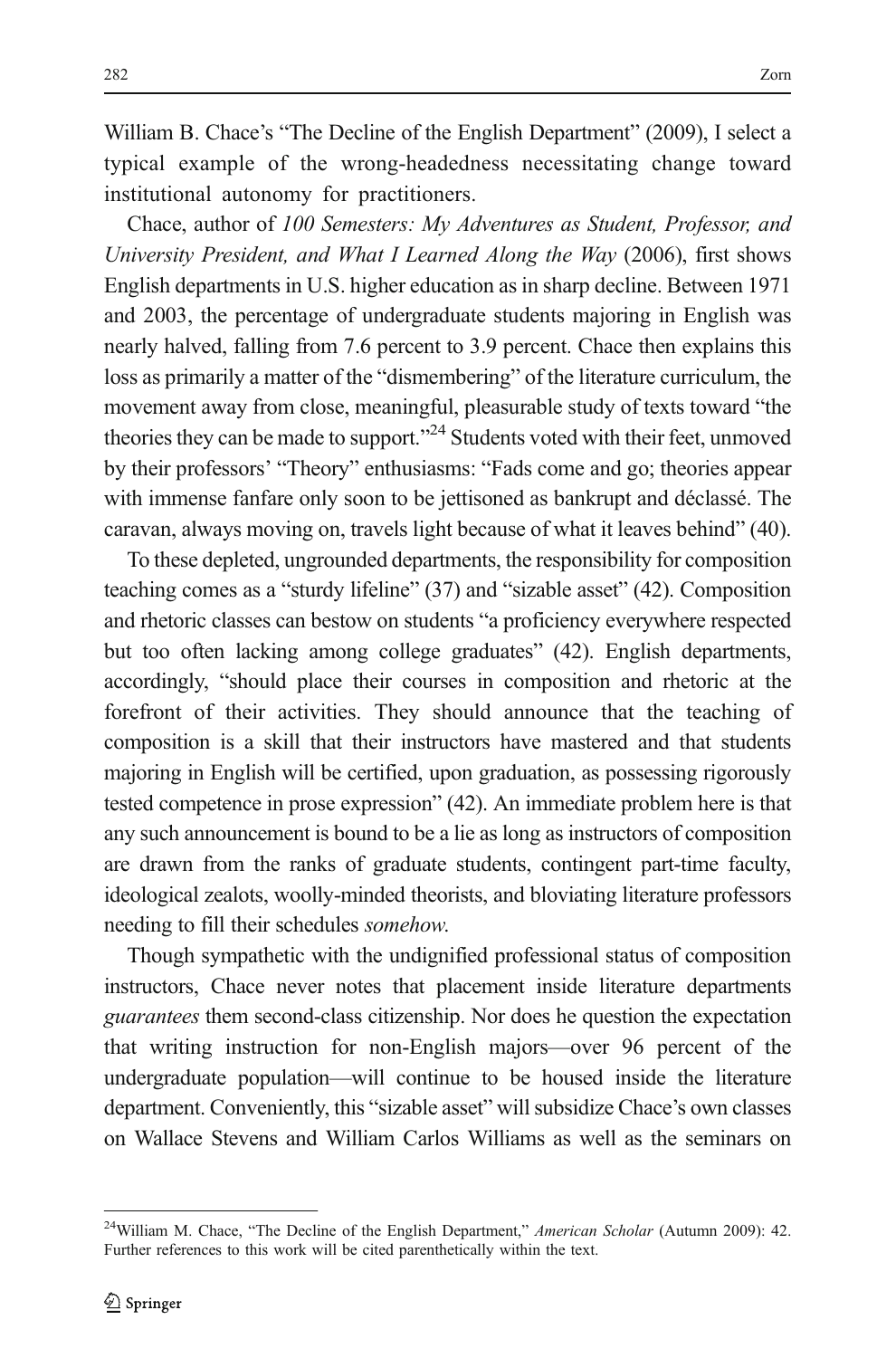deconstructionism, queer semiotics, and postmodern highway signage that he finds so repugnant. Chace should be exactly the man to point out that nothing in the logic of composition instruction suggests linking it with literature instruction, in particular with literature instruction that disdains close textual study. His inability to see or say this suggests how desperately our moribund "English" departments need students in seats that they now control illegitimately and on the cheap.

This sense of professional purpose must change. Or rather, given the delusions and vested interests of literary and composition theorists, the sense of professional purpose must be changed, from the outside. I deny no one's academic freedom here. To composition theorists and researchers I say exactly what I say to literature professors: Do your scholarship, speak your mind, ply your trade as you see fit, in your departments and your classrooms, in your publications and at your conventions. Just don't suppose that any of this has a special, close connection to teaching remedial, core, advanced, or discipline-specific writing classes. If you want to teach any of these classes, your application will be treated the same as everyone else's. But be forewarned: If your statement of purpose, publication record, or past teaching experience shows you welcoming *lower* achievement by student-writers, you will not get the post.

What remains, then, are collaborative, administratively independent staffs of competent, eager practitioners. Open to strong writers and teachers from every academic specialization, with or without Ph.D.s or even M.A.s in hand, these syndicates will decide for themselves what is needed to get through to particular students on a particular campus. Accolades will go to teachers stimulating the greatest improvement in their students' writing and best supporting the work of colleagues through mentoring, performing administrative tasks, and representing the group on and off campus, explaining its policies, receiving feedback on its performance, and agitating for its professional interests.

Initially, the most obvious benefit of this reorganization will be in attitude. One simply cannot take a less winning, less productive stance toward one's job than that promulgated in contemporary compositionism. Hired to teach effective written literacy, new practitioners are guided by guild leadership to keep reminding themselves how personally demeaning and politically regressive that work is. Far from extending themselves to do their job *well*, they are to extend